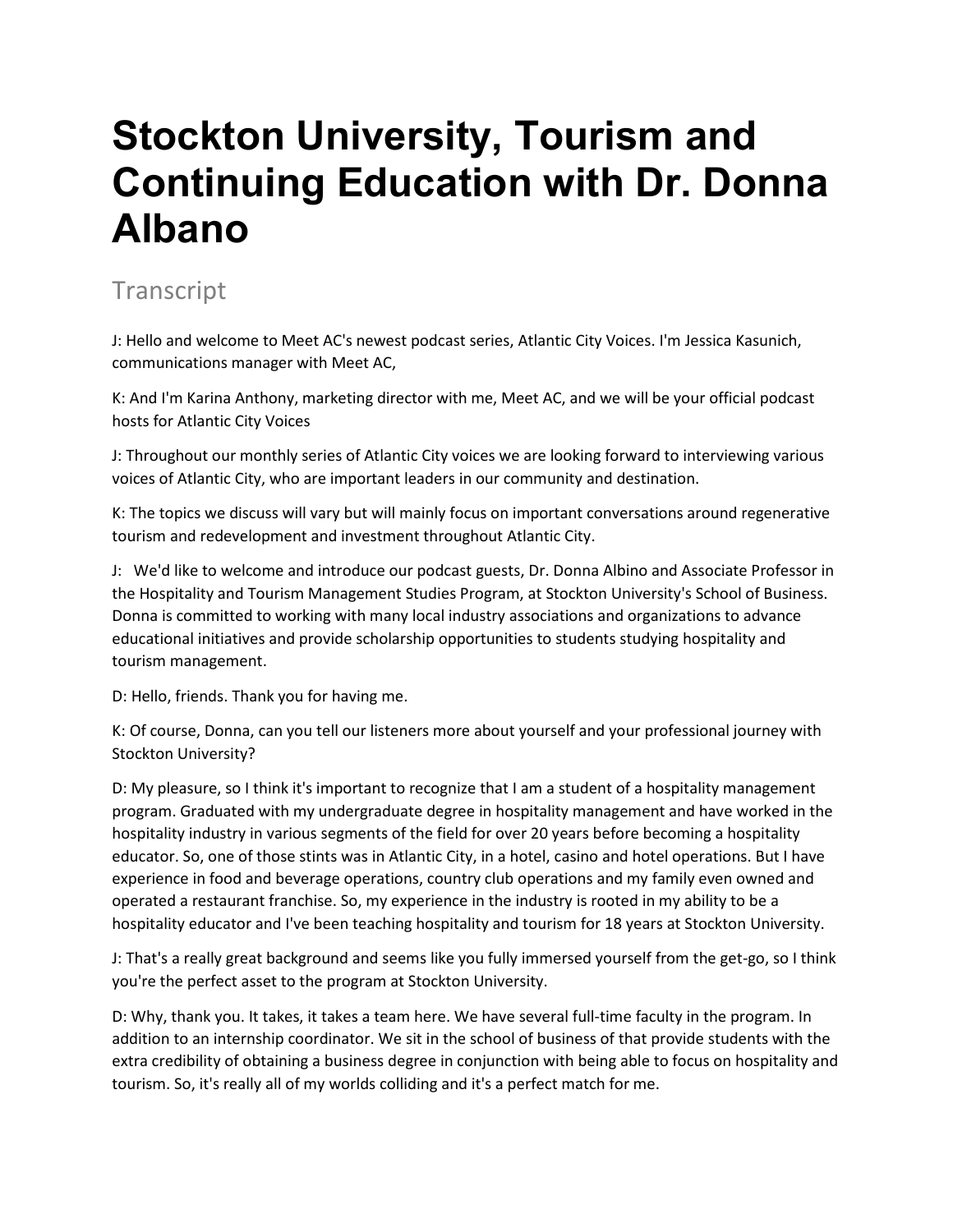K: Speaking of internships, you've helped us coordinate a few interns with our internship program, and we're forever grateful for that and now we take on interns just about every semester. So, thank you for that, Donna.

D: My pleasure. It's one of the best things we can do. I mean, we're providing an educated interested, engaged student in the field of hospitality and tourism. And industry partners like Meet AC can help train and educate those students just as much as we do, theoretically, as you do in practice. It's Win-Win.

K: And we think that showcasing hospitality to the younger generation, especially in Atlantic County, will help them realize that there's a variety of jobs here and hopefully keep them within the community.

D: That's all day, every day, Karina. That's what I do.

J: So, what makes Stockton University and Atlantic City a perfect match?

D: Great question. Stockton, for most people, know that we have a very long history in Atlantic City. We're engaged on every level, including educating community engagement, community service, industry partnerships, as well as being the first Atlantic City's university district and the district stretches from the bay to the ocean in the Chelsea section of the city. And you may or may not have noticed, but I hope the people notice. The University District banners that fly throughout the area. So, we are a physical presence from the very beginning. We started in Atlantic City and now and now we have a pretty physical presence in Atlantic City. So, it makes sense on every level.

K: I think just everyone seeing Stockton and when they come into Atlantic City, as well as those banners that you talked about, that presence really showcases Atlantic City's honor to the community and to enriching the lives of the local community as well.

D: Agreed, I think you know, the physical presence is important, but I think the work that we do in that in and around that building, I think the university district becomes significant because it's not just what happens in the four walls of the of the structure. But, you know, we're living learning and earning is what we like to say in that footprint. So, our students are moving about and engaged in the community and we hope the community is engaged with us as we grow in that in that footprint that you describe Karina.

K: Yes, and you can also see the economic impact on that as well. You see a lot of different restaurants popping up, the Chelsea Business District you're seeing some new real estate ventures come up as well.

D: It's rewarding because I teach on that campus. So, I you know, I literally drive in from either for many of the directions and you're right, I've seen a an evolution of growth and revitalization, honestly, in that area.

J: Yeah, I think it really further diversifies our destination, Stockton University, having an Atlantic City campus that allows these students to whether they live where they work or they play here. So, I really think it's a great asset to our destination.

K: How do you foresee tourism evolving in Atlantic City within the next two to five years?

D: Love the question, thank you. I don't have a crystal ball, but if history is any indicator of the future, Atlantic City has always been able to reinvent itself from a tourism perspective since the 1920s through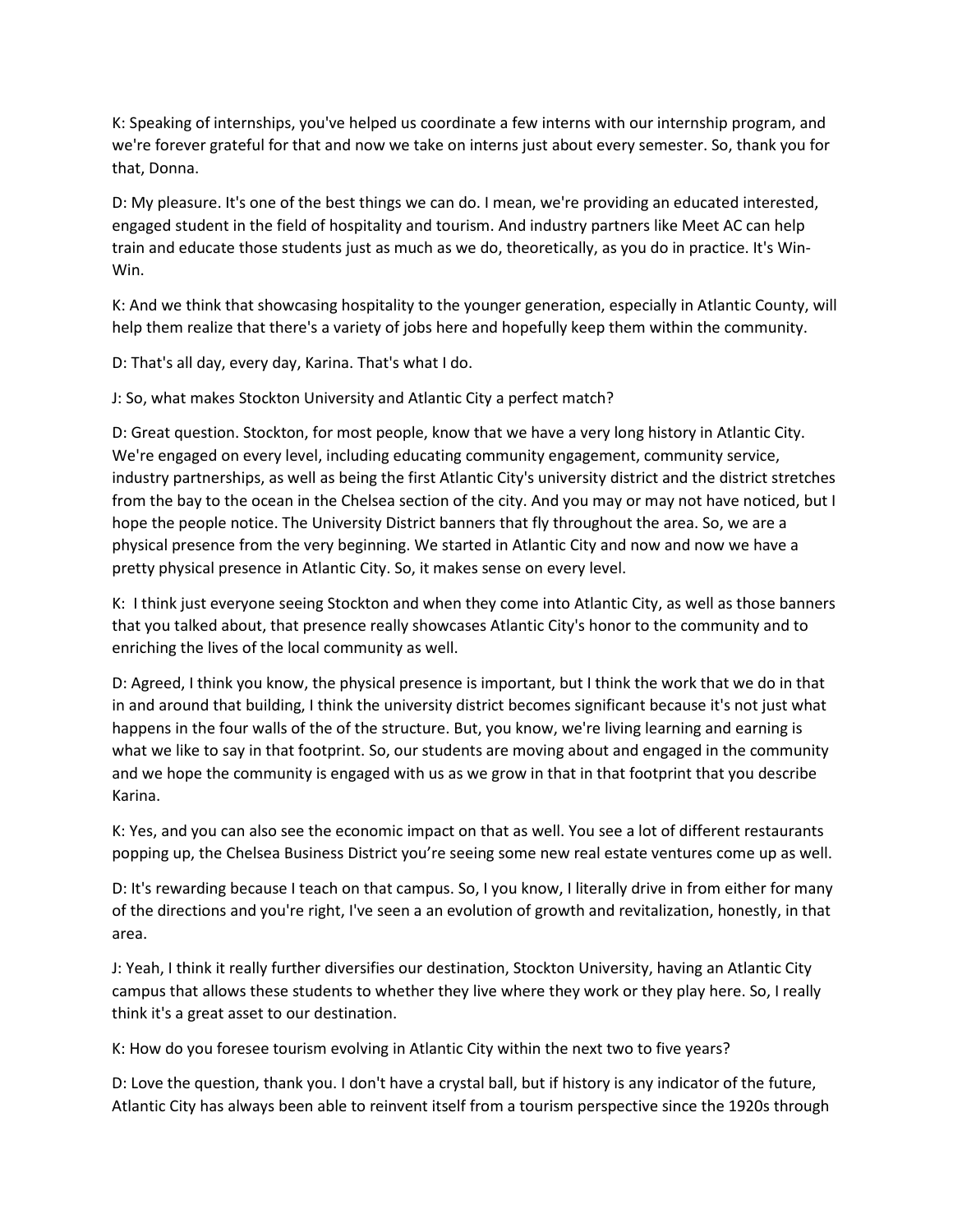prohibition, the advent of legalized gambling, to the exciting environment that we see today. This is a place where we still see big investments, unique attractions, and the iconic draw of the beach and boardwalk.

K: We can, you know, talking about reinvention that kind of goes hand-in-hand with regenerative tourism and eco-tourism also that Stockton brings to Atlantic City and educating people about the various ecological aspects of our destination.

D: Yeah, that's a no brainer for Stockton we have had a marine science field, field science program and station, and we've always had that as part of a program at Stockton. And we have environmental studies, and we have a sustainability program as well. So, the physical asset is certainly allowed us to enhance that, but it's always been rooted in Stockton's educational mission.

J: So, Stockton University has partnered with Meet AC to organize professional development training, experiential education workshops and national networking opportunities for meeting and event planners. Can you talk more about the continuing education for meeting and in that manner?

D: Absolutely, and you know that I'm extremely excited about this initiative and this is the kind of work I pride myself in being connected to. So, this partnership is a no brainer for Stockton because it allows us to capitalize on the rich educational offerings that we have beyond just the student population that enroll with us for degree purposes. It makes sense for us to be able to offer professional training, workshops, lectures and networking opportunities to industry partners like Meet AC. We had an initial DEI Educational Workshop and Women's Leadership Panel, and it was a great opportunity for us to display our capabilities as well as meet the needs of Meet AC's meeting planner population. So the result of that has spawned several other opportunities for us to engage in programing for conventions, coming to Atlantic City, presentation proposals, and there are several future workshops in the works

J: Yeah, the DEI workshop panel that we partnered on the with Stockton was really impressive and impactful, and I think a lot of people took away some great takeaways from the entire day, whether it was from the workshops or the great panel of speakers of diverse speakers that you guys had implemented.

D: It just showcases just one of many things that we're able to do, like physically in that building, but also holding, pulling resources and acting as a conduit to be able to partner again with Meet AC and other entities in Atlantic City that would be interested in similar services.

K: And I think that sets us apart as a destination because we can offer these type a variety of continuing education programs, which eventually we hope will lead to a continuing education plan or credits.

D: Right, that's in the works, we'd love to formalize. I mean, we're still in infancy stages with assessing the demand and seeing what we need to formalize as far as programing. But it's really the opportunities are many, and I just look forward to seeing how it evolves.

K: Well, you know, you have to start somewhere, and that's kind of where my next question comes from. Another program you're involved with in coordination with NJTIA and LIGHT is a certified tourism professional certificate, and I actually had the pleasure in assisting you with building the coursework for this program. Can you tell our listeners how this programing came to fruition and the ultimate mission and vision?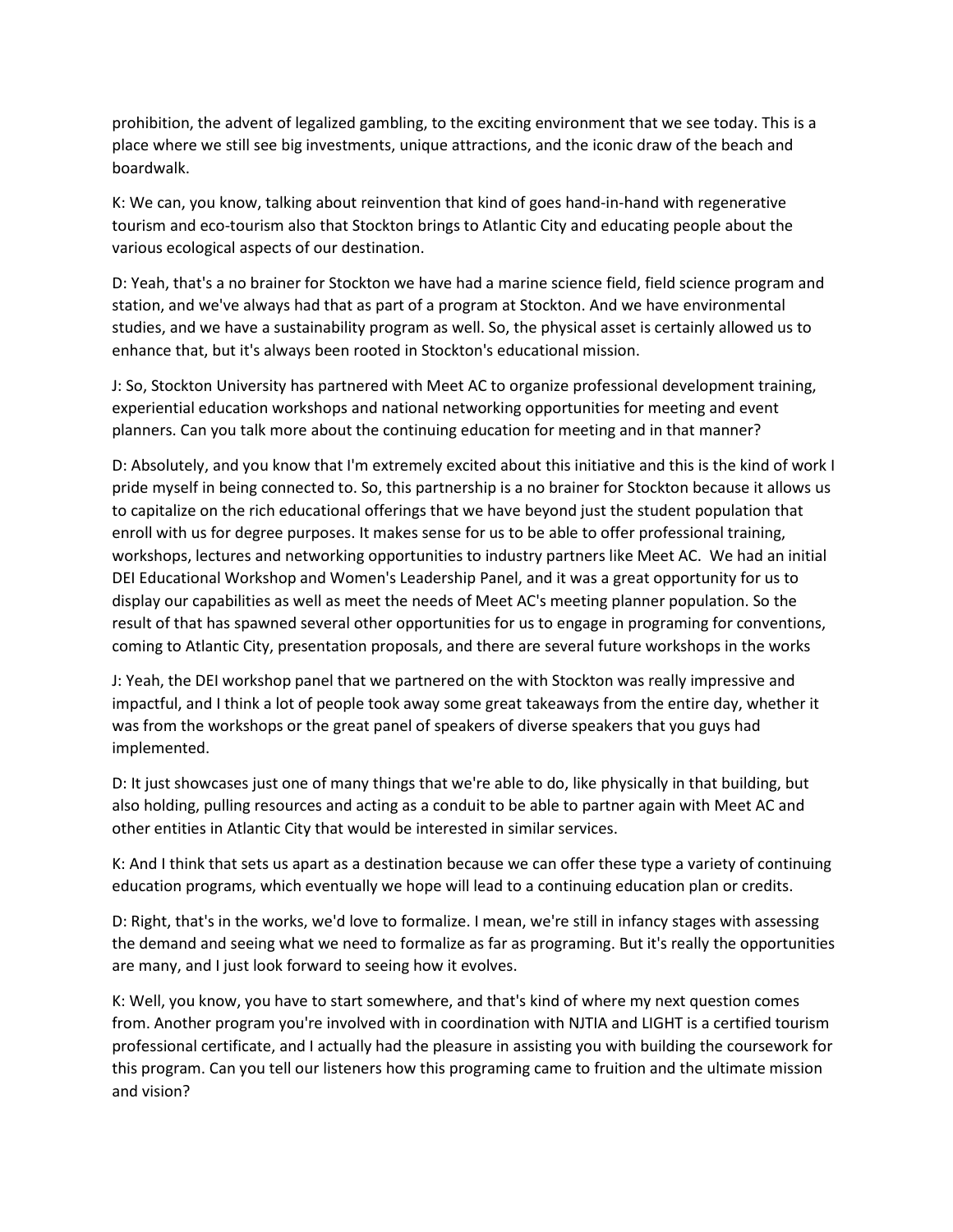D: Absolutely, it's been a joy to work with you and industry colleagues I tapped talents like yourself, and this opportunity was an outreach from the New Jersey Tourism Industry Association which is the NJTIA and this is an industry statewide trade association that includes destination marketing organizations, convention and visitor bureaus, chambers of commerce that all promote and serve the tourism industry in New Jersey. The membership felt the need to scale up and approach Stockton, Levinson Institute of Gaming, Hospitality and Tourism, affectionately known as LIGHT, about partnering to create and deliver the Certified Tourism Industry Professional Certificate. So, the NJTIA members can take all or any of the 22 units series courses toward the completion of that certificate and Karina you and I worked on the marketing and brand identity which is the first course to be rolled out in the series.

K: Yeah, it was, you know, it was a unique type of mission to really set the template for these types of courses with the first one being marketing. And that is really important to a destination is the marketing of it and how you are putting forth your destination branding and how you're really speaking to your clients and visitors and what type of town you have as a destination

D: Totally agree, which is why I was eager to engage in that particular subject matter cause we set in a footprint that, well, one does it well, if you ask me and two I think it was great that the members said it's time to reskill. There's a lot that this subject matter moves quickly and there's a lot of content to be, as you know, taught and learned. So, I think that it's a great first segment, I think it will really highlight what needs to be done and you're right, it needs to be front and center from these organizations to market their own tourism destination marketing.

K: Yeah, marketing it's not just pretty pictures of your destination it's really telling the brand story and involving your local community in those efforts as well.

D: Agreed. And I think I think self-promoting aside that we did a great job teasing out the key point that in the in the series of the certificate for people to consider and really move forward in their own marketing and branding of their destinations.

J: Yeah, we're really excited to see how this coursework and certificate pan out for the future. So as we wrap up here, we have one final question that we'd like to ask all of our guests. Can you tell us your top three favorite restaurants to dine at in Atlantic City?

D: Sure, no pressure. I think what I'd like to say, if it's okay that we're a foodie town, we are absolutely a foodie town. So, anybody listening to this podcast needs to know that we have every size and scope of restaurant. You know, we have four iron chefs in this town I've had the good fortune to be able to patronize most of the restaurants in Atlantic City, quite frankly. So, one I've been here a long time, and two I consider it research work, right? It's directly tied to it's my duty. So, I patronize a lot of the restaurants, but I do want to make it clear that there is something for everyone irrelevant of what my favorites are. But right now, today, there's a small restaurant on Tennessee Avenue called Rhythm and Spirits. My heart tends to go towards people versus products, right? So, I love this operation for culinary talent, service talent, and wine knowledge. And that's where I tend to migrate. Having said that, my second favorite restaurant right now is Setaara, and that's a small restaurant in Atlantic City, that has a French and Afghan theme, and that's a BYO. But they're very serious about their food and culture in that restaurant. And then it's a third, but it's a heavy third because the entire Dougherty family restaurant are my favorites go to consistent, hardworking, reliable, and great supporters of tourism in our industry and Stockton as well. So, they would be my three.